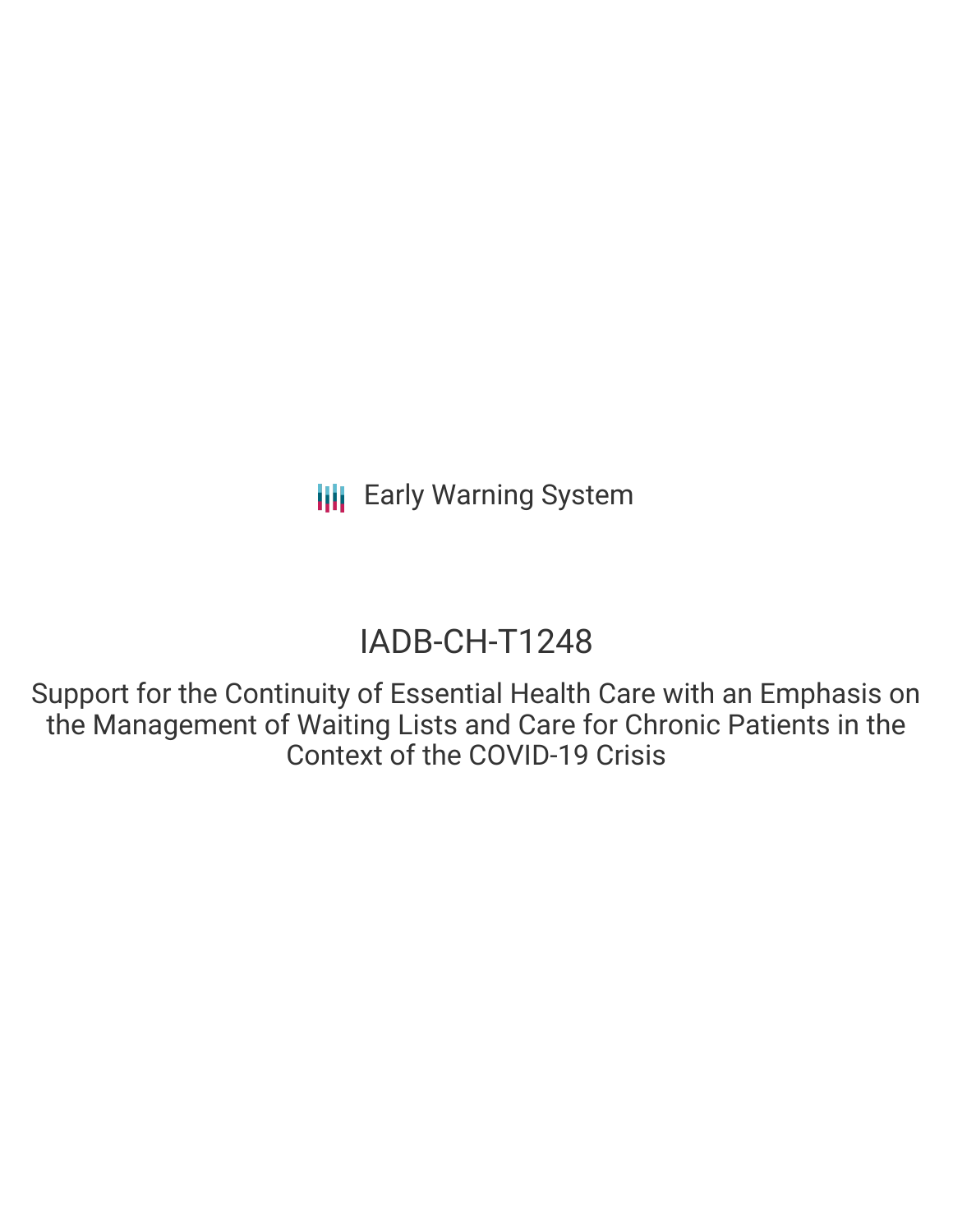

Support for the Continuity of Essential Health Care with an Emphasis on the Management of Waiting Lists and Care for Chronic Patients in the Context of the COVID-19 Crisis

#### **Quick Facts**

| <b>Countries</b>               | Chile                                       |
|--------------------------------|---------------------------------------------|
| <b>Financial Institutions</b>  | Inter-American Development Bank (IADB)      |
| <b>Status</b>                  | Active                                      |
| <b>Bank Risk Rating</b>        | C                                           |
| <b>Borrower</b>                | Government of Chile                         |
| <b>Sectors</b>                 | Education and Health, Technical Cooperation |
| <b>Investment Type(s)</b>      | Grant                                       |
| <b>Investment Amount (USD)</b> | \$ 0.40 million                             |
| <b>Project Cost (USD)</b>      | $$0.40$ million                             |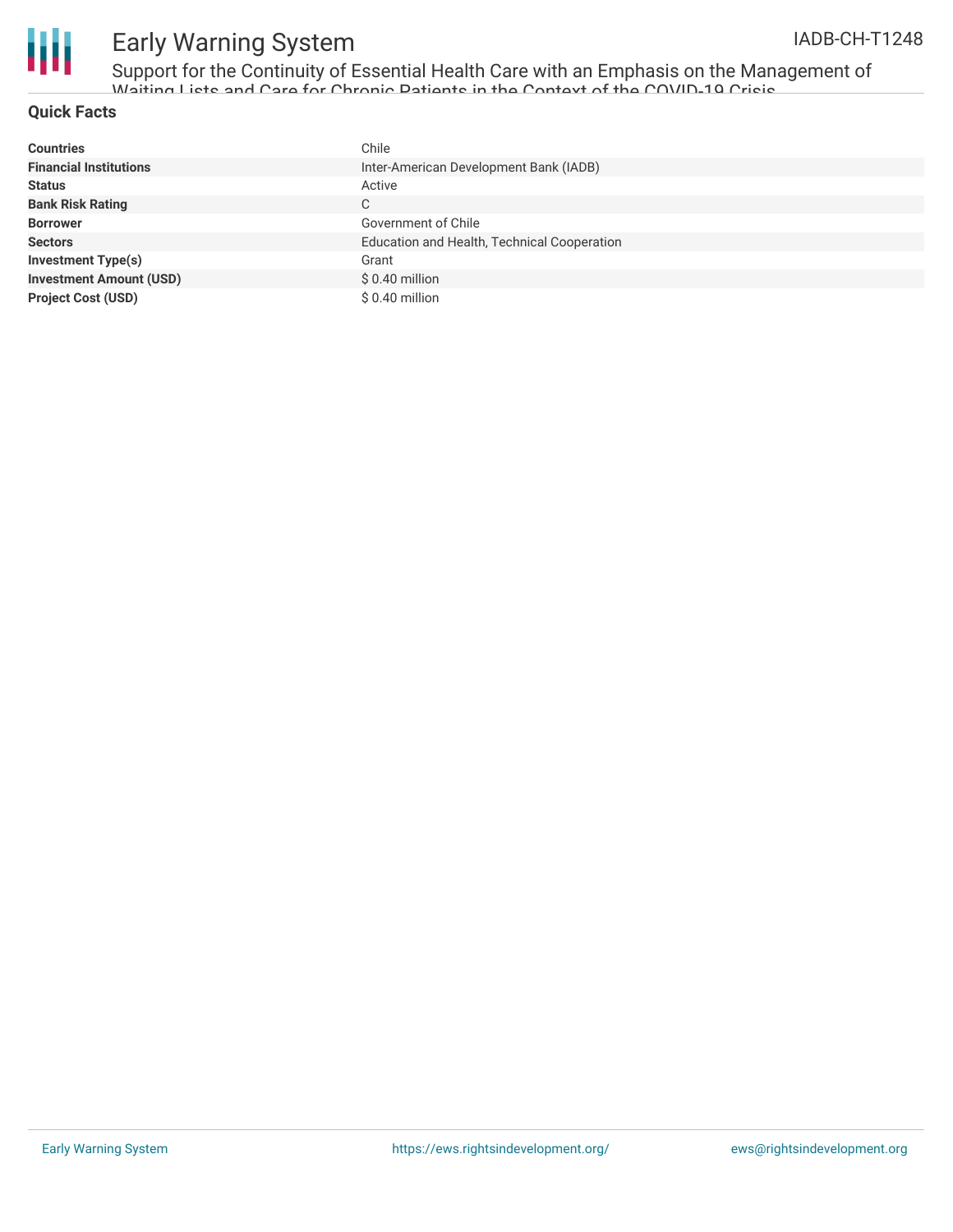

Support for the Continuity of Essential Health Care with an Emphasis on the Management of Waiting Lists and Care for Chronic Patients in the Context of the COVID-19 Crisis

### **Project Description**

1) Contribute to the improvement of the capacity of provision of health care network with strategies that allow better case management and contribute to the continuity of essential care for priority populations during and after the emergency. 2) Contribute to better management of health waiting lists with the updating of the data model and the interoperability of the health waiting time management system, with other key repositories of the integrated network of health services. 3) Implement a telehealth model in primary health care centers that allows clinical teams to maintain regular control over their patients with chronic diseases to avoid decompensation.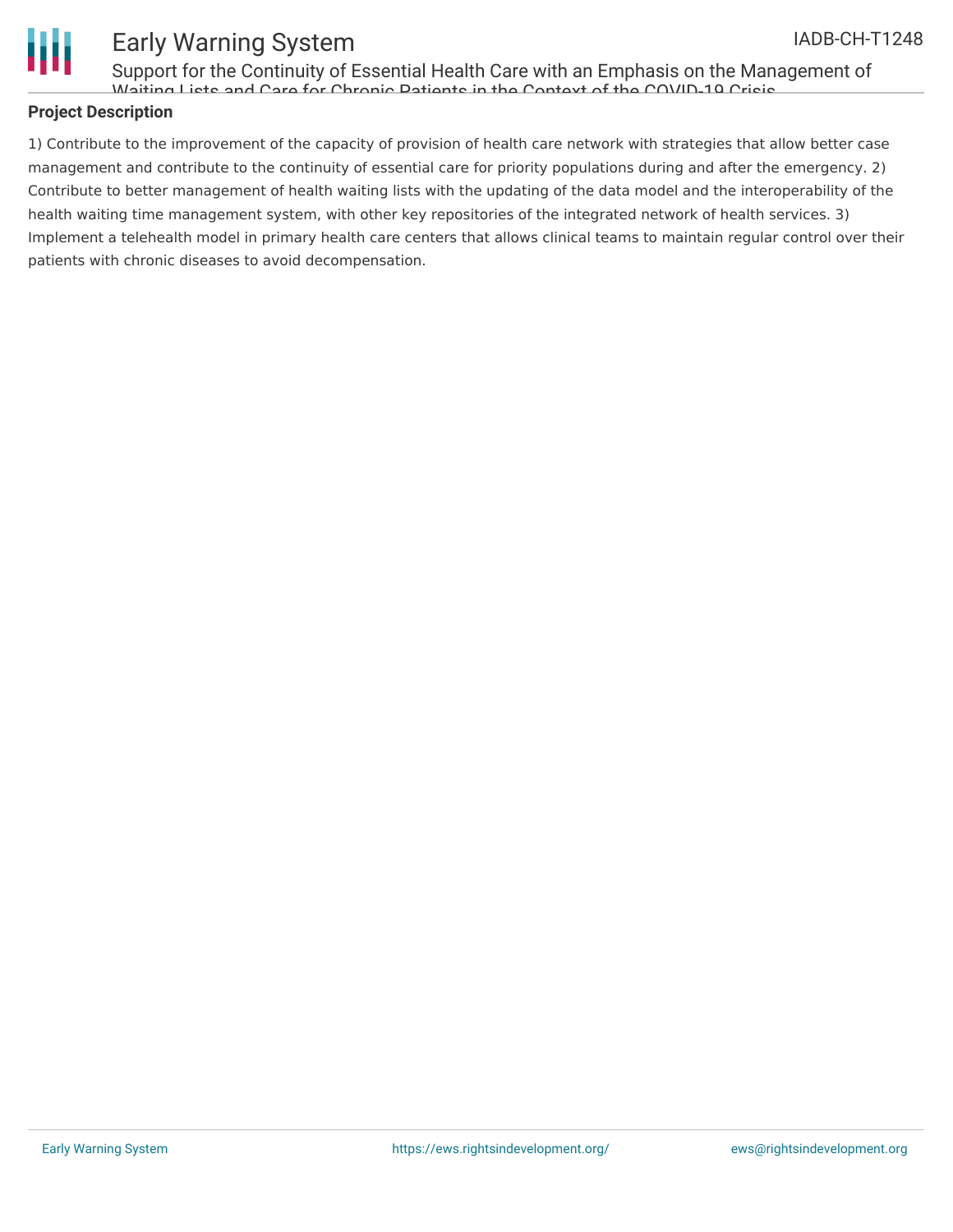

Support for the Continuity of Essential Health Care with an Emphasis on the Management of Waiting Lists and Care for Chronic Patients in the Context of the COVID-19 Crisis

### **Investment Description**

• Inter-American Development Bank (IADB)